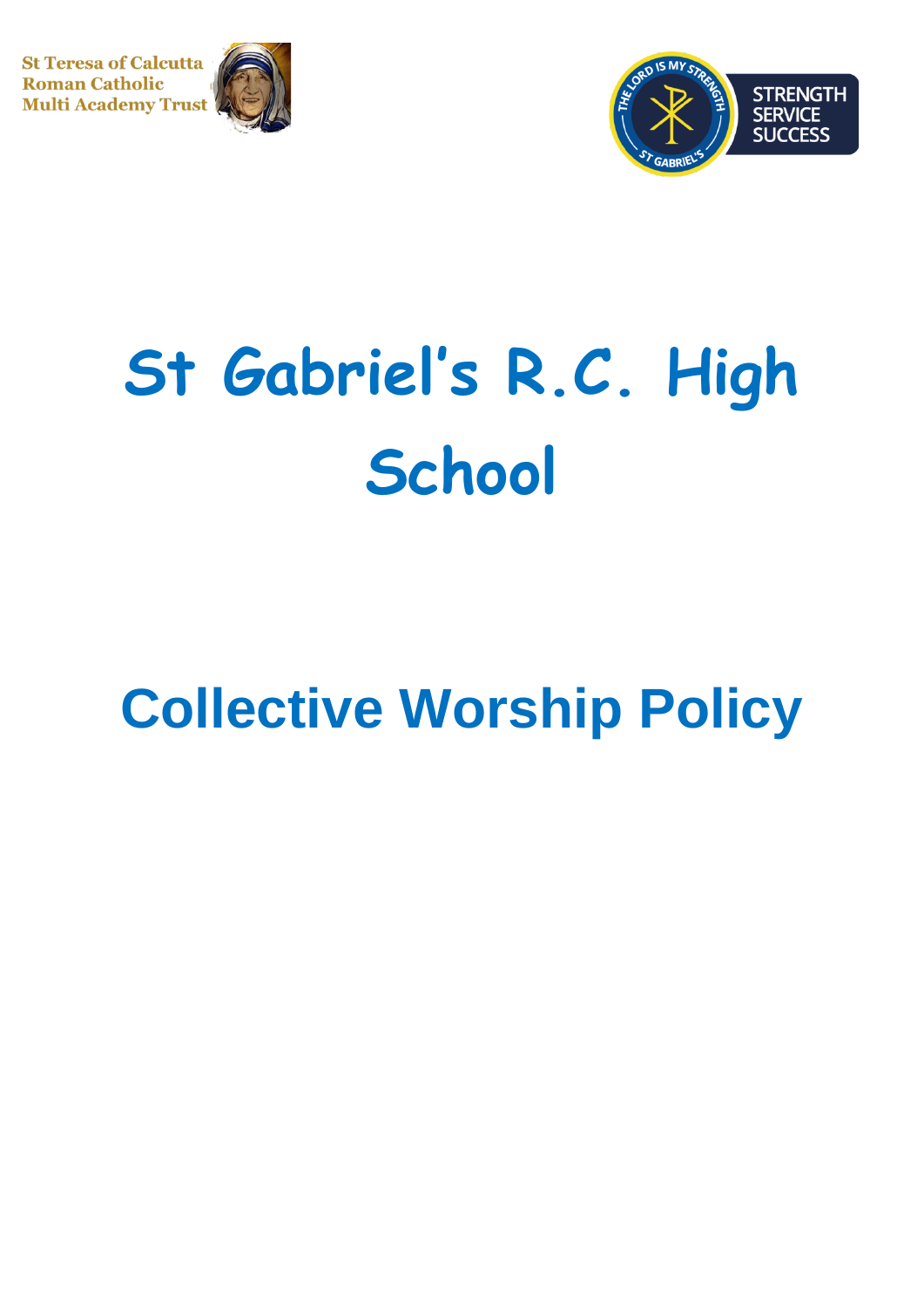#### **Quote from the School Mission Statement**

#### **Rationale**

The mission of St Gabriel's RC High School is to provide an educational experience, which seeks to place Christ's values, ideals and teachings at the heart of all our relationships and activities. To this end we seek to create a true community of faith and place of learning which supports both Staff and Students on their own spiritual journey.

## **Purpose**

Collective worship is an act of the whole community – students and staff. We endorse the belief that Collective worship takes into account the religious and educational needs of all who share in it:

- Those who form part of the worshipping community in church
- Those for whom school may be their first and/or only experience of church
- Those from other Christian traditions -or none
- Those from other faith backgrounds.

The purpose of this policy is to set out guidelines to ensure that the school is meeting its legal requirements but, more importantly, providing meaningful acts of worship in a variety of formats which both educate and allow for that space and reflection which all people need. Worship in school ought to:

- Promote a deeper awareness of God and relationship to him
- Celebrate the key moments in the life of the Church, individuals and the community
- Celebrate the gifts, talents and achievements of all
- Foster a sense of mystery, joy, awe and wonder
- Offer reflection on key Christian themes such as peace, forgiveness, responding to the needs of others, compassion
- Develop a sense of a community
- Help students to live out the school motto 'The Lord is My Strength' and logo 'Strength, Service, Success'.
- Promote the value of each individual in the sense of self worth
- Be catechetical in that it promotes a deeper understanding of the nature and vocabulary of worship

#### **Monitoring and Evaluation**

In our daily act of worship we uphold the Salford Diocesan Framework for Review, Evaluation and Celebration. The Staff Liturgy Working party will review and monitor Liturgical events three times a year to evaluate and to consider whether it meets the needs of pupils and whether it truly reflects the aims and mission of the school.

#### **Guidelines:**

Whole-school liturgies

• Whole-school liturgies should offer a variety of liturgical and devotional experiences including Stations of the Cross, Eucharistic Adoration, Remembrance Liturgies, All Saints Day Liturgies, Ash Wednesday Liturgies, Guided Christian Meditation and Creative Prayer Experiences. The Staff Liturgy Working Party will take the lead in preparing the liturgies and student involvement in the preparation and delivery is considered very important. All whole-school celebrations are student-led